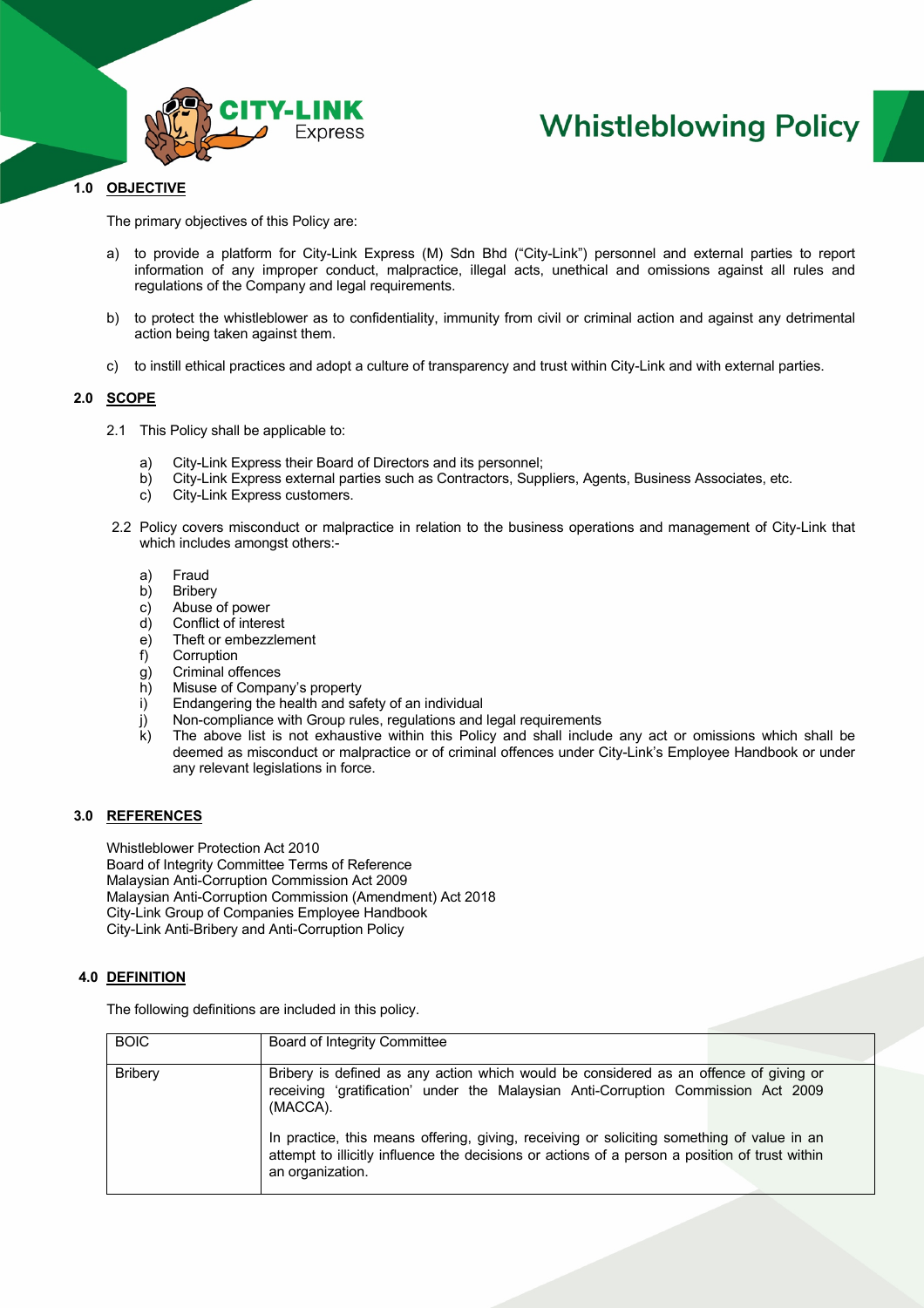



|                                   | 'Gratification' is defined in the MACCA to mean the following:                                                                                                                                                                                                                                                                                                                                                                                                                                                                                                                                                                                                            |
|-----------------------------------|---------------------------------------------------------------------------------------------------------------------------------------------------------------------------------------------------------------------------------------------------------------------------------------------------------------------------------------------------------------------------------------------------------------------------------------------------------------------------------------------------------------------------------------------------------------------------------------------------------------------------------------------------------------------------|
|                                   | 1. money, donation, gift, loan, fee, reward, valuable security, property or interest in<br>property being property of any description whether movable or immovable, financial<br>benefit, or any other similar advantage;                                                                                                                                                                                                                                                                                                                                                                                                                                                 |
|                                   | 2. any office, dignity, employment, contract of employment or services, and agreement<br>to give employment or render services in any capacity;                                                                                                                                                                                                                                                                                                                                                                                                                                                                                                                           |
|                                   | 3. any payment, release, discharge or liquidation of any loan, obligation or other liability,<br>whether in whole or in part;                                                                                                                                                                                                                                                                                                                                                                                                                                                                                                                                             |
|                                   | 4. any value consideration of any kind, any discount, commission, rebate, bonus,<br>deduction or percentage                                                                                                                                                                                                                                                                                                                                                                                                                                                                                                                                                               |
|                                   | 5. any forbearance to demand any money or money's worth or valuable thing;                                                                                                                                                                                                                                                                                                                                                                                                                                                                                                                                                                                                |
|                                   | 6. any other service or favour of any description, including protection from any penalty<br>or disability incurred or apprehended or from any action or proceedings of a<br>disciplinary, civil or criminal nature, whether or not already instituted, and including<br>the exercise or the forbearance from the exercise of any right or any official power or<br>duty; and                                                                                                                                                                                                                                                                                              |
|                                   | any offer, undertaking or promise, whether conditional or unconditional, of any<br>7.<br>gratification within the meaning of any of the preceding paragraphs (a) to (f).                                                                                                                                                                                                                                                                                                                                                                                                                                                                                                  |
|                                   | Bribery may be 'outbound', where someone acting on behalf of City-Link attempts to<br>influence the actions of someone external, such as a Government official or client<br>decision-maker.                                                                                                                                                                                                                                                                                                                                                                                                                                                                               |
|                                   | It may also be 'inbound', where an external party is attempting to influence someone<br>within the City-Link such as a senior decision-maker or someone with access to<br>confidential information.                                                                                                                                                                                                                                                                                                                                                                                                                                                                       |
| Corruption                        | It may include "bribery" which is any offering, promising, giving, requesting, agreeing to<br>receive, accept a gratification or other advantages with the intention of inducing or<br>rewarding someone to perform their job function or activity improperly.                                                                                                                                                                                                                                                                                                                                                                                                            |
| Corporate<br>Gifts                | Something given from one organization to another, with the representatives of each<br>organization giving and accepting the gift. Corporate gifts may also be promotional items<br>given out equally to the general public at events, trade shows and exhibitions as a part of<br>building the company's brand. The gifts are given transparently and openly. Corporate<br>gifts normally bear the Group name and logo. Examples of corporate gifts include items<br>such as diaries, table calendars, pens, notepads, key chains, thumb drives, plaques.                                                                                                                 |
| Festive or<br>Ceremonial<br>Gifts | Gifts that depicts traditional treats or gifts customary to an occasion such as hampers,<br>mandarin oranges, dates, mooncakes, etc.                                                                                                                                                                                                                                                                                                                                                                                                                                                                                                                                      |
| Personal Gift                     | Something given from one individual to another, with the intention of creating or<br>enhancing a personal relationship. The gifts are given in a private setting, without the<br>knowledge or approval of the Group management of one or both parties. Personal gifts<br>may include cash, cash equivalents such as credit cards, bitcoin or savings accounts,<br>electronic items, watches, luxury pens, property, vehicles, free fares, shares, interest free<br>loans, lottery tickets, travel facilities, entertainment, services, club memberships, any<br>forms of discount or commission, jewels, decorations, souvenirs, vouchers or any other<br>valuable items. |
| Retaliation                       | One or more of the following:                                                                                                                                                                                                                                                                                                                                                                                                                                                                                                                                                                                                                                             |
|                                   | 1. Interference with the lawful employment or livelihood of a person, including<br>discrimination, discharge, demotion, suspension, disadvantage, termination or                                                                                                                                                                                                                                                                                                                                                                                                                                                                                                          |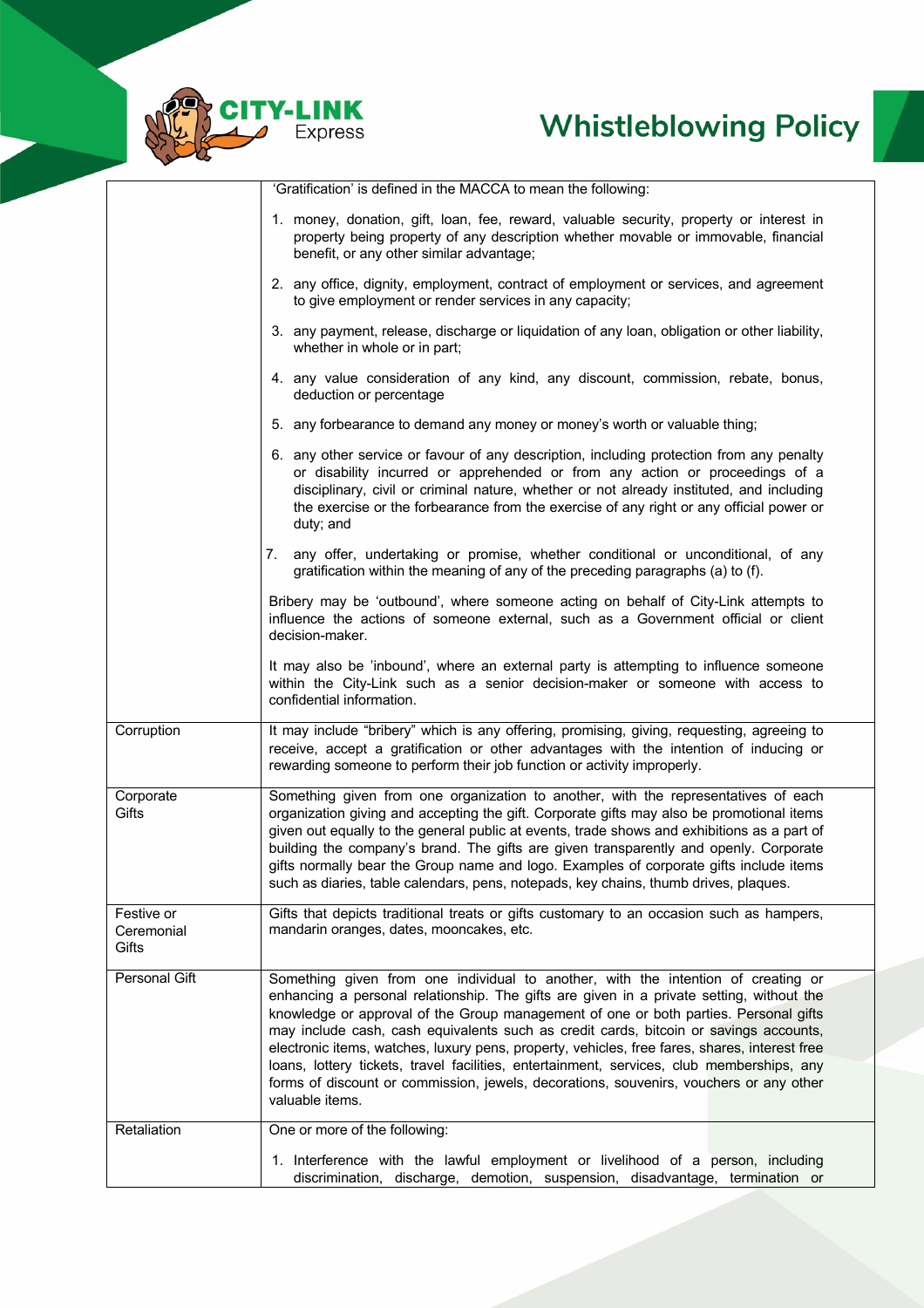

|                        | adverse treatment in relation to the complainant's employment, career, profession,<br>trade or business or the taking of disciplinary action.                                                                                                                                         |
|------------------------|---------------------------------------------------------------------------------------------------------------------------------------------------------------------------------------------------------------------------------------------------------------------------------------|
|                        | 2. Withholding of payment that is due and payable under a contract.                                                                                                                                                                                                                   |
|                        | 3. Refusal to enter into a subsequent contract.                                                                                                                                                                                                                                       |
|                        | 4. Action causing injury, loss or damage.                                                                                                                                                                                                                                             |
|                        | Intimidation or harassment.<br>5.                                                                                                                                                                                                                                                     |
|                        | 6. A threat to rake any of the actions above.                                                                                                                                                                                                                                         |
| Stakeholders           | Individuals or groups concerned with, or affected by City-Link policy and practice,<br>including, but not limited to, personnel, customers, government bodies and parties,<br>investors, joint venture partners, communities where City-Link has interests, suppliers,<br>contractors |
| City-Link<br>Personnel | All individuals directly contracted to City-Link and its controlled organizations on an<br>employment basis, including permanent and temporary employees and directors.                                                                                                               |
| Whistleblower          | A person who discloses information on a person or organization engaged in or suspected<br>of being involved in malpractice.                                                                                                                                                           |
| Whistleblowing         | Disclosure by a person, usually City-Link personnel, to those within City-Link in a position<br>of authority and/or appointed to receive such disclosures, or a Government authority, or<br>the media, of attempted, suspected and actual malpractice.                                |

# **5.0 RECORDS**

Whistleblowing Complaints Form - FRM/LGL/WB

# **6.0 POLICY**

#### 6.1 **Reporting Channel & Investigation**

- a) City-Link shall make available the reporting of misconduct or malpractice through designated secure channels, available to both internal and external parties.
- b) City-Link Personnel may wish to report their concerns to their manager, HR, or other trusted person in authority. In such a case, where the report can be substantiated or the matter is of a serious nature, the person receiving the information should recommend the discloser to lodge a report with the Board of Integrity Committee (BOIC) who will assist them in this matter.
- c) Reports to the BOIC may be lodged via the following channels:
	- i) Phone calls to designated number (working hours only)
	- ii) Email to the BOIC
	- iii) Letter
- d) Reports may be lodged in Bahasa Malaysia (BM) or English. Any Report submitted in other languages may be translated by BOIC for processing purposes.
- e) City-Link will not accept report received from anonymous sources. Disclosers are expected to provide their personal information, including name, contact phone number and/or e-mail to allow for follow up, obtain further information if necessary and keep the Discloser informed. The BOIC reserves the right to close anonymous reports without further action being taken.
- f) All whistleblowing reports received will be channeled to BOIC for processing.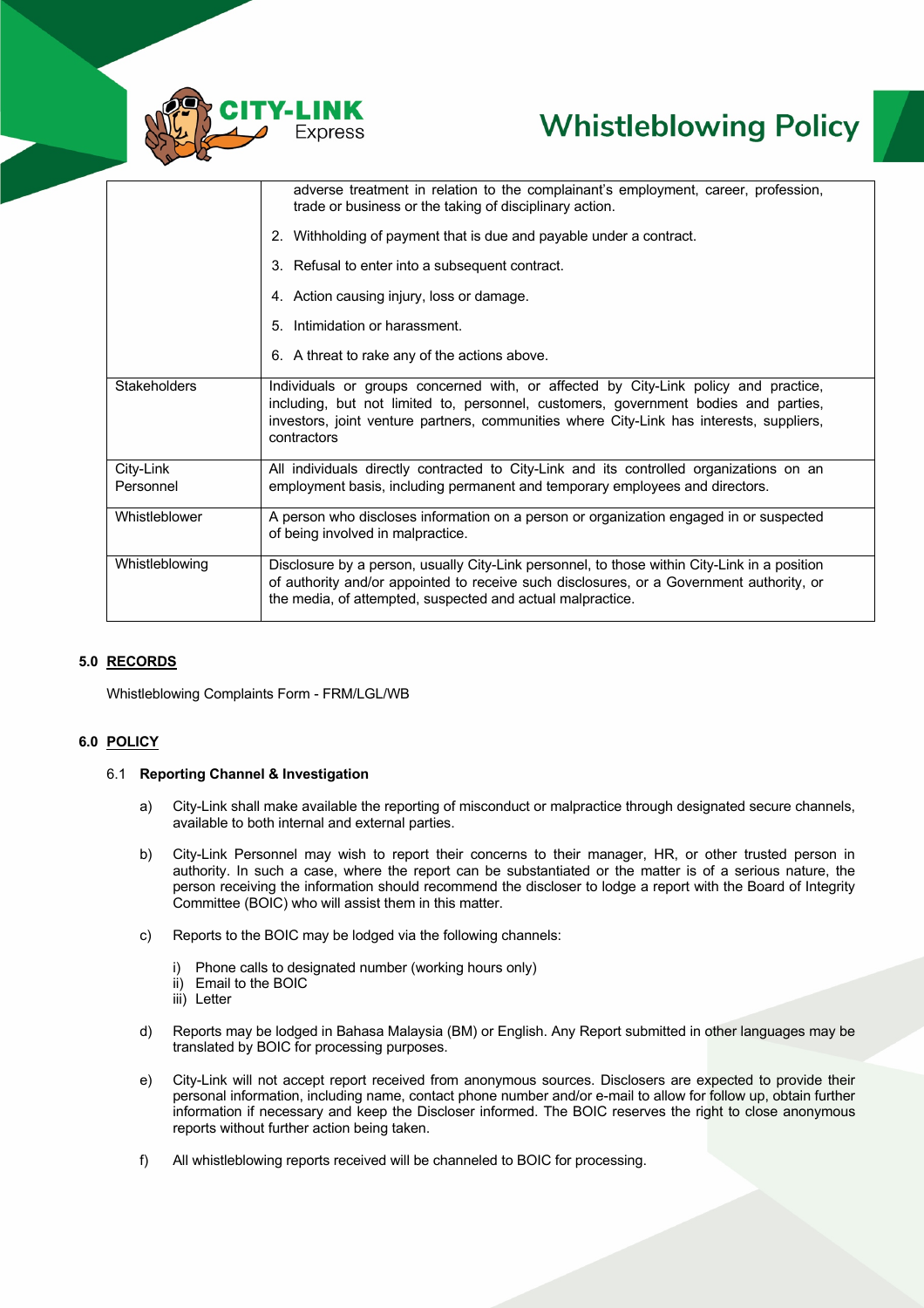

- g) All reports lodged through the whistleblowing channels shall be assessed and investigated in a fair and proper manner.
- h) BOIC may decide to close cases which lack material evidence, particularly where the report originated from an anonymous source and further information cannot be obtained.
- i) If there is sufficient evidence that a corruption incident has occurred and contact details are provided, the discloser may be advised to report the incident directly to the MACC to secure official discloser protection.
- j) Once sufficient information has been secured through City-Link's investigation showing that a corruption incident occurred, the matter should be reported to the MACC.

#### 6.2 **Protection to Whistleblower**

- a) The identity of all disclosers shall be protected by all means possible.
- b) Only the Chairperson and BOIC members are authorized to access full details (including information on discloser's identify) of the discloser's report.
- c) In the event that the report makes reference to any of BOIC member, the implicated person shall not have access to the report. In this instance or where otherwise necessary, the Chairperson shall appoint another member to replace as a member.
- d) Unless the discloser agrees otherwise in writing, all further reports will exclude personal details of the discloser. If it is necessary to include reference to the discloser, a pseudonym unrelated to the discloser, must be used. E.g. 'Mr X' or 'Ms M'.
- e) Anyone who reveals the identity of a discloser without prior agreement from the discloser will be subject to disciplinary measures, including, but not limited to, the termination or removal from BOIC. The exception is where the information is demanded by a Government enforcement body or similar authority under the conditions of a warrant.

### 6.3 **Assurances and protection against retaliation**

- a) The discloser shall receive no retaliation for a report that was provided in good faith, i.e. was not done primarily with malice to damage another person or the organization. Such protection is accorded even if the investigation later revealed that the whistleblower is mistaken regarding the facts, rules and procedures involved.
- b) Anyone who retaliates against a discloser will be subjected to disciplinary action, which may include termination of employment, demotion, or other legal redress.
- c) A discloser or any person related to, or associated with, the discloser, who fears, or has suffered detrimental action as a result of their whistleblowing action may:
	- i) Report the incident(s) to the BOIC Chairperson.
	- ii) Request for transfer of employment to another location. The request should be made in writing to the BOIC Chairperson.
- d) Provided the request is reasonable and justified, the BOIC Chairperson shall authorize the transfer at the earliest opportunity.

#### 6.4 **Report on incidents to internal and external parties**

- a) No personal details of the discloser must be revealed in any report, unless prior written permission is given by the discloser. If it is necessary to include reference to the discloser, a pseudonym unrelated to the discloser must be used. E.g. 'Mr X' or 'Ms M'.
- b) Reports may be provided to the following parties, and must be in hard copy only:
	- i) Board of Integrity Committee
	- ii) Personnel involved in disciplinary hearing proceedings related to the case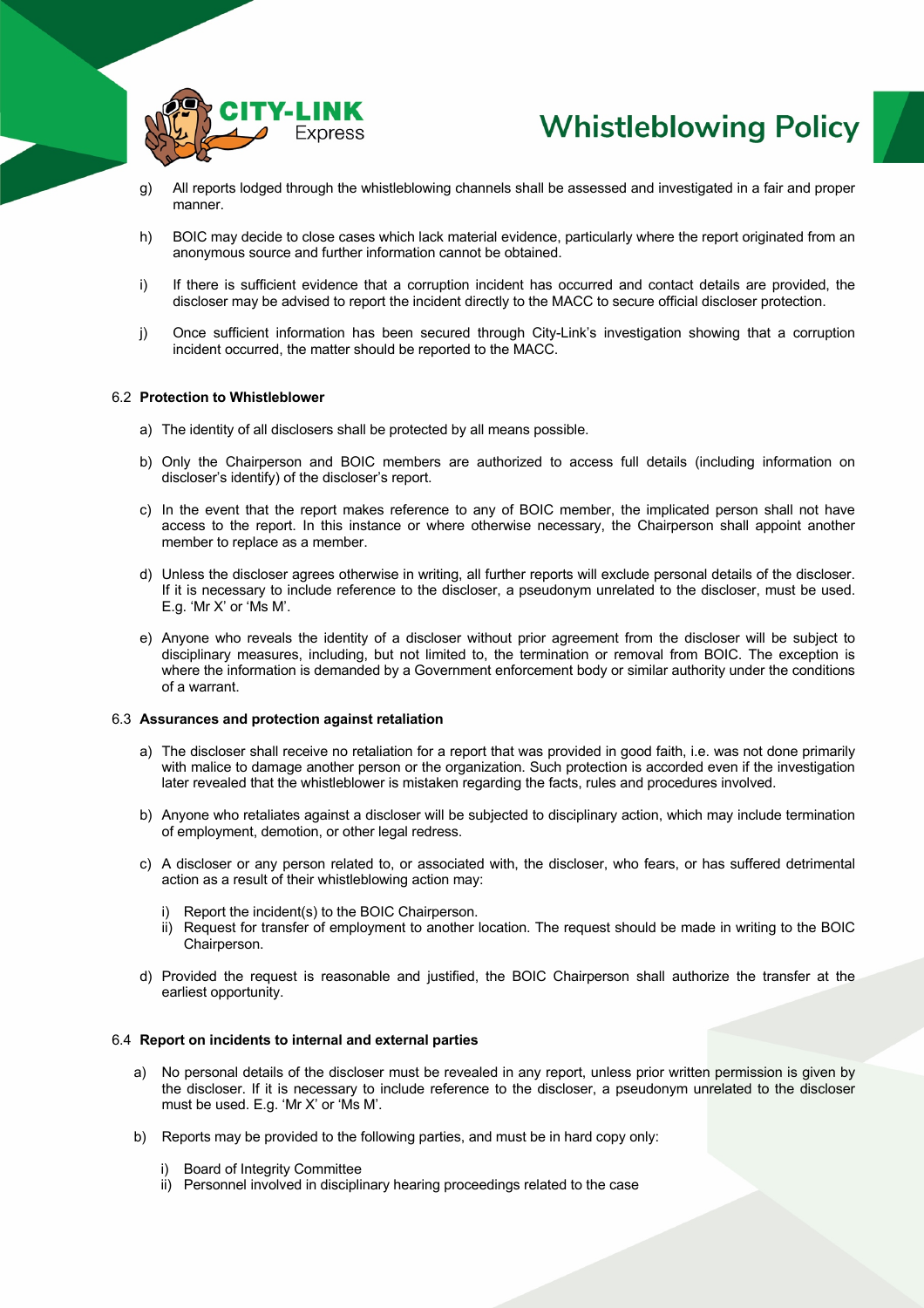

- iii) Any other party agreed with prior written approval by the BOIC Chairperson.
- Reports are only to be compiled by BOIC Secretary and checked by the BOIC Chairperson prior to printing and distribution to ensure no personal details are revealed.
- d) Reports to Government authorities are only to be made by the BOIC

#### 6.5 **Information storage**

- a) All electronically stored information must be password protected with access restricted on a strictly need-toknow basis.
- b) All hard copies must be stored in a secure location with access restricted on a strictly need-to-know basis.
- c) Only the BOIC shall have access to information containing the details of the discloser.

#### 6.6 **Anonymous and False or Malicious Report**

City-Link will take disciplinary action against any discloser who knowingly makes a false report. Disciplinary actions may include termination of employment, demotion, or other legal redress.

#### 6.7 **Prohibition on Reporting**

City-Link personnel should utilize the internal reporting channels established by City-Link to lodge reports regarding issues of concern. It would be inappropriate to disclose their concerns to an external party unless internal procedures of City-Link have been followed to a full extent. However, City-Link recognizes that on occasion there may be an exceptionally serious issue which warrants reporting to an external body. This disclosure must be made in good faith, not malicious, and not made for the purpose of personal gain.

#### 6.8 **Obstruction of Investigations**

Any person who impedes or obstructs an investigation of a whistleblowing report shall be subject to disciplinary action, which may include termination of employment, demotion, or other legal redress.

#### 6.9 **Timescales for processing of reports**

The BOIC will ensure that the investigation are undertaken as quickly as possible without effecting the quality and depth of those investigations when processing reports of complaints.

#### 6.10 **Providing updates to the discloser**

Where the contact details of discloser are provided, BOIC shall update the discloser on the progress of the case from time to time.

#### 6.11 **Incidents of corruption with evidence**

- a) The BOIC shall decide whether or not to forward reports received to the MACC. Reports which include the items below should be submitted to the MACC:
	- i) Material evidence of an incident of bribery or corruption
	- ii) Specific details of the transaction(s)
	- iii) Names of specific individuals
	- iv) Other information considered substantial by the BOIC.
- b) All reporting to the MACC must be done at the earliest opportunity once the materiality of the case is proven.